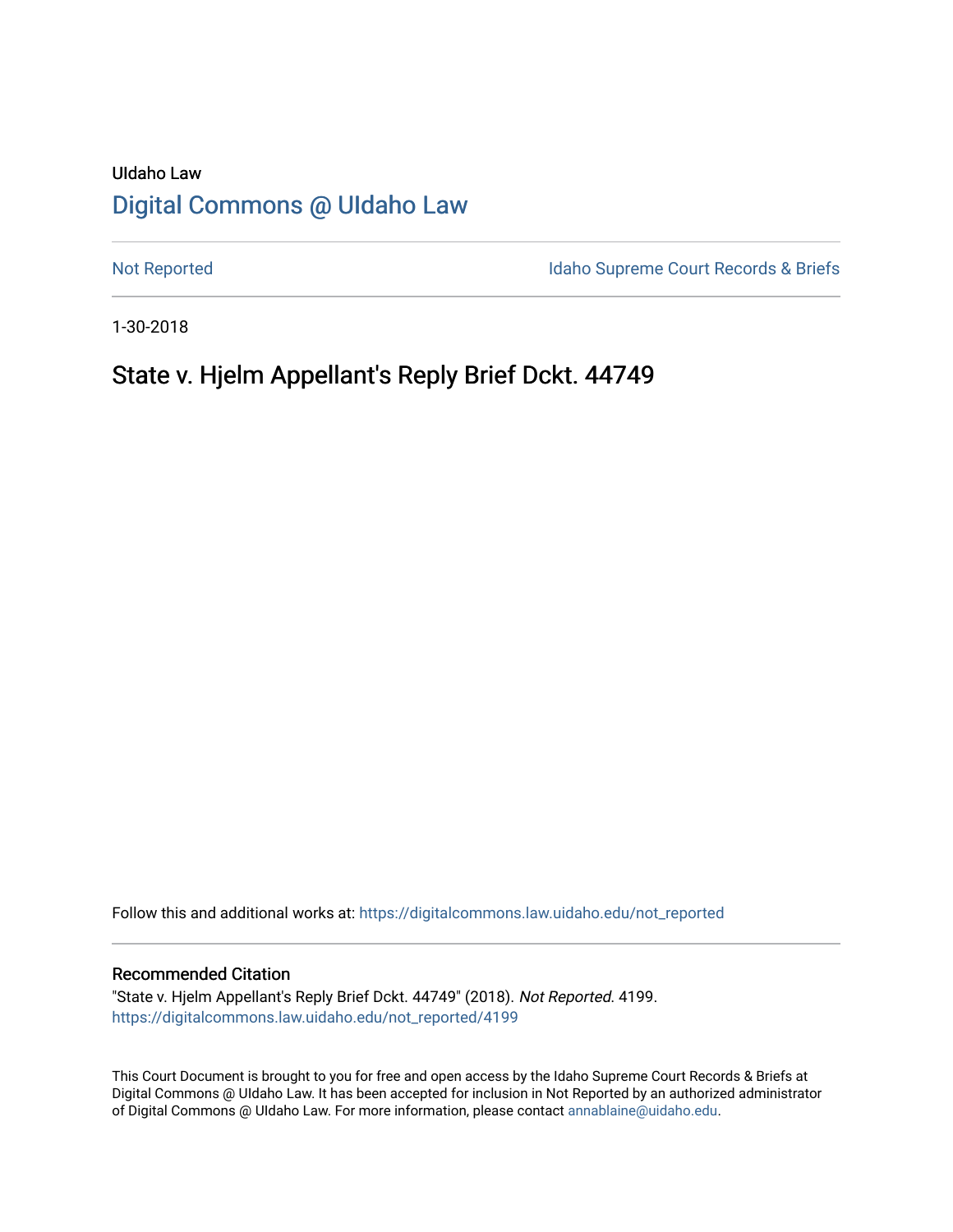### **IN THE SUPREME COURT OF THE STATE OF IDAHO**

**)**

**)**

**)**

**)**

**STATE OF IDAHO, ) Plaintiff-Respondent, ) NO. 44749 JASON BRAD HJELM, ) REPLY BRIEF Defendant-Appellant. )**

**\_\_\_\_\_\_\_\_\_\_\_\_\_\_\_\_\_\_\_\_\_\_\_\_\_\_\_\_\_\_)**

**v. ) MADISON COUNTY NO. CR 2015-2493**

## **REPLY BRIEF OF APPELLANT** \_\_\_\_\_\_\_\_\_\_\_\_\_\_\_\_\_\_\_\_\_\_\_\_

\_\_\_\_\_\_\_\_\_\_\_\_\_\_\_\_\_\_\_\_\_\_\_\_

**APPEAL FROM THE DISTRICT COURT OF THE SEVENTH JUDICIAL DISTRICT OF THE STATE OF IDAHO, IN AND FOR THE COUNTY OF MADISON**

> **HONORABLE GREGORY W. MOELLER District Judge**

> > \_\_\_\_\_\_\_\_\_\_\_\_\_\_\_\_\_\_\_\_\_\_\_\_

\_\_\_\_\_\_\_\_\_\_\_\_\_\_\_\_\_\_\_\_\_\_\_\_

**State Appellate Public Defender Deputy Attorney General I.S.B. #6555 Criminal Law Division**

**JUSTIN M. CURTIS Boise, Idaho 83720-0010 Deputy State Appellate Public Defender (208) 334-4534 I.S.B. #6406 322 E. Front Street, Suite 570 Boise, Idaho 83702 Phone: (208) 334-2712 Fax: (208) 334-2985 E-mail: [documents@sapd.state.id.us](mailto:documents@sapd.state.id.us)**

**ATTORNEYS FOR ATTORNEY FOR**

**ERIC D. FREDERICKSEN KENNETH K. JORGENSEN P.O. Box 83720**

**DEFENDANT-APPELLANT PLAINTIFF-RESPONDENT**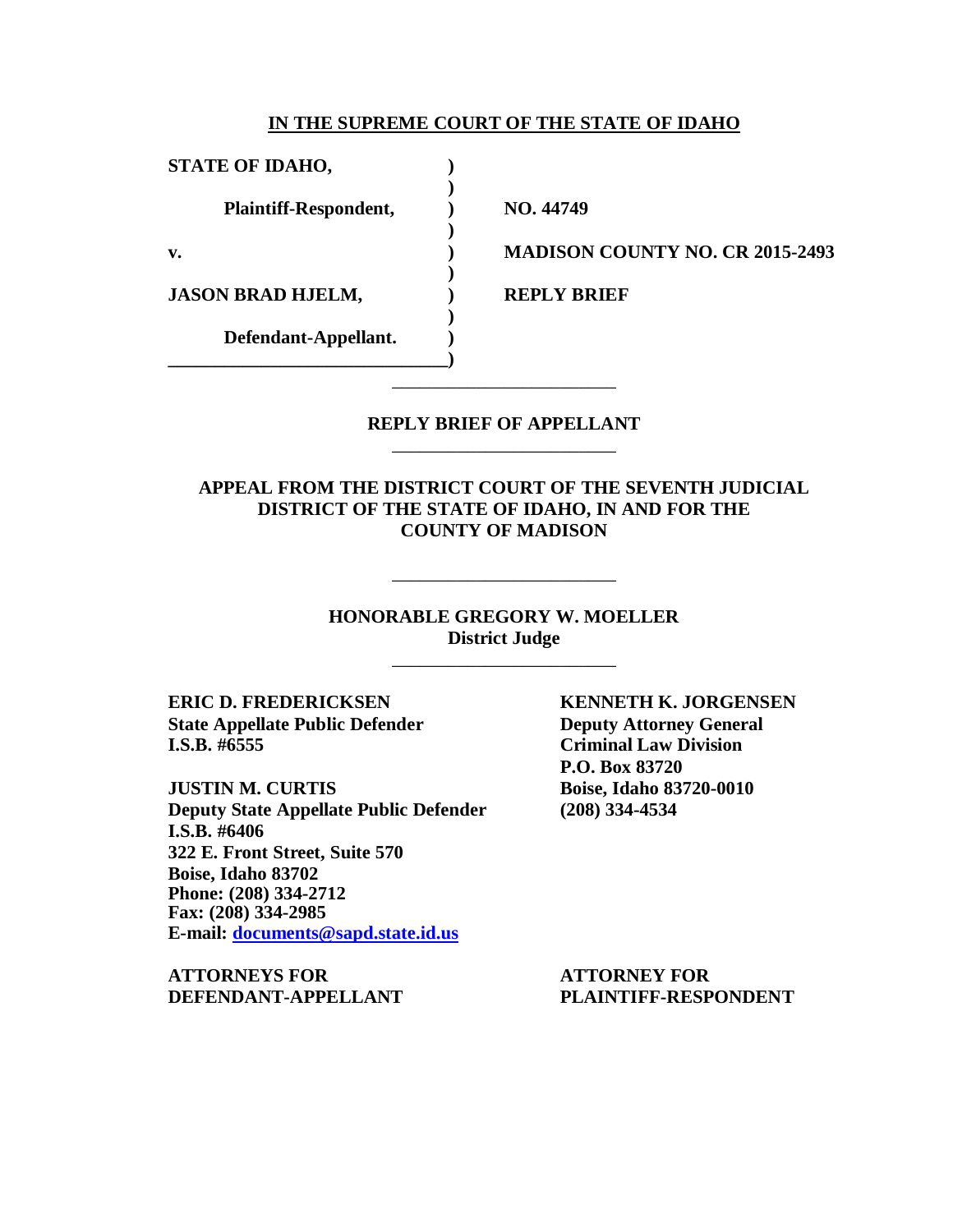# **TABLE OF CONTENTS**

| Statement of the Facts and                                         |  |
|--------------------------------------------------------------------|--|
|                                                                    |  |
|                                                                    |  |
| I. The District Court Abused Its Discretion By Denying Mr. Hielm's |  |
|                                                                    |  |
|                                                                    |  |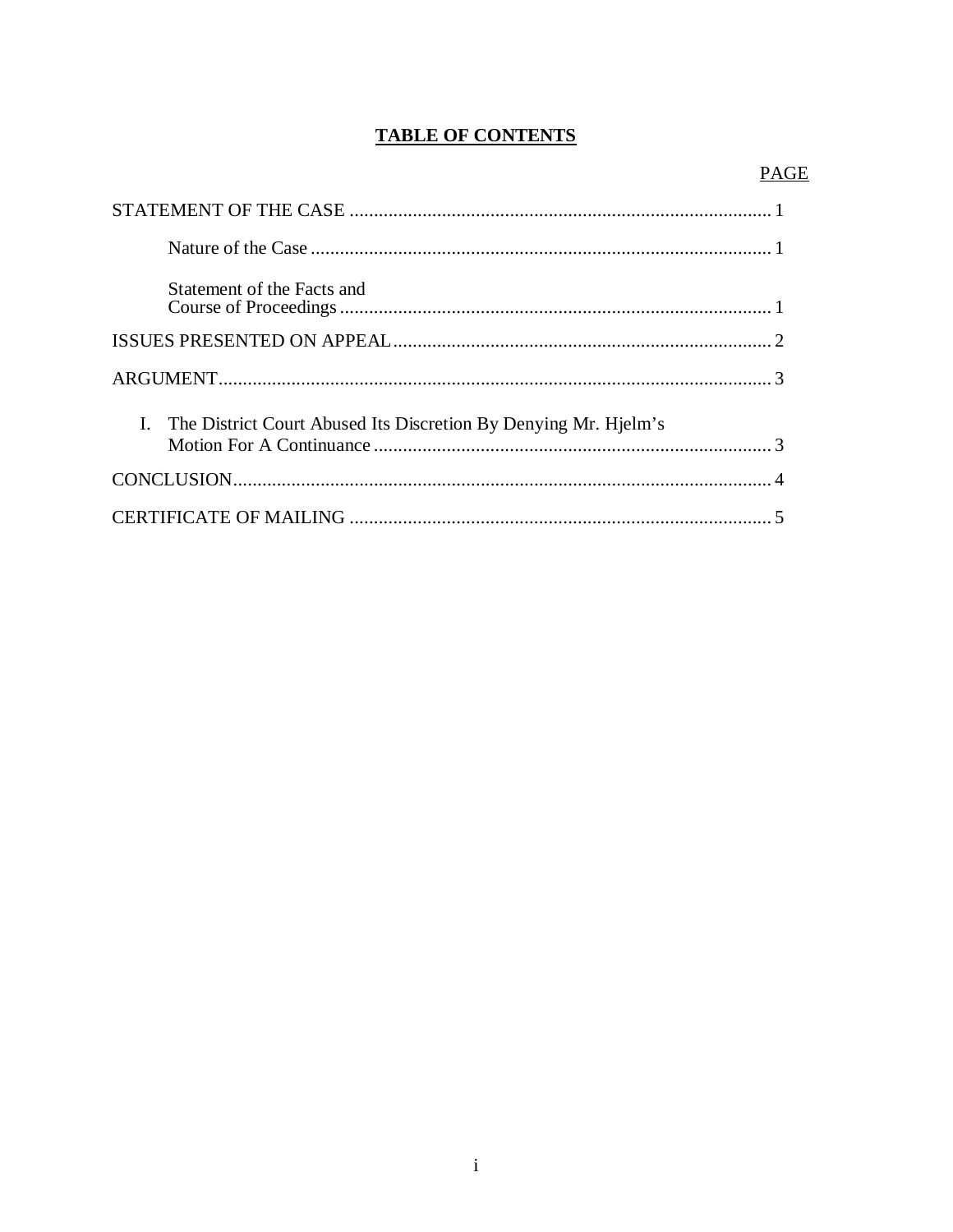### STATEMENT OF THE CASE

#### Nature of the Case

Jason Brad Hjelm appeals from his judgment of conviction for possession of a controlled substance. Mr. Hjelm pleaded guilty and the district court imposed a unified sentence of five years, with two years fixed, and the court suspended the sentence and placed Mr. Hjelm on probation. Mr. Hjelm now appeals, and he asserts that the district court abused its discretion by denying his motion for a continuance and his motion to withdraw his guilty plea. This Reply Brief serves only to clarify the state of the record on appeal.

## Statement of the Facts and Course of Proceedings

The statement of the facts and course of proceedings were previously articulated in Mr. Hjelm's Appellant's Brief. They need not be repeated in this Reply Brief, but are incorporated herein by reference thereto.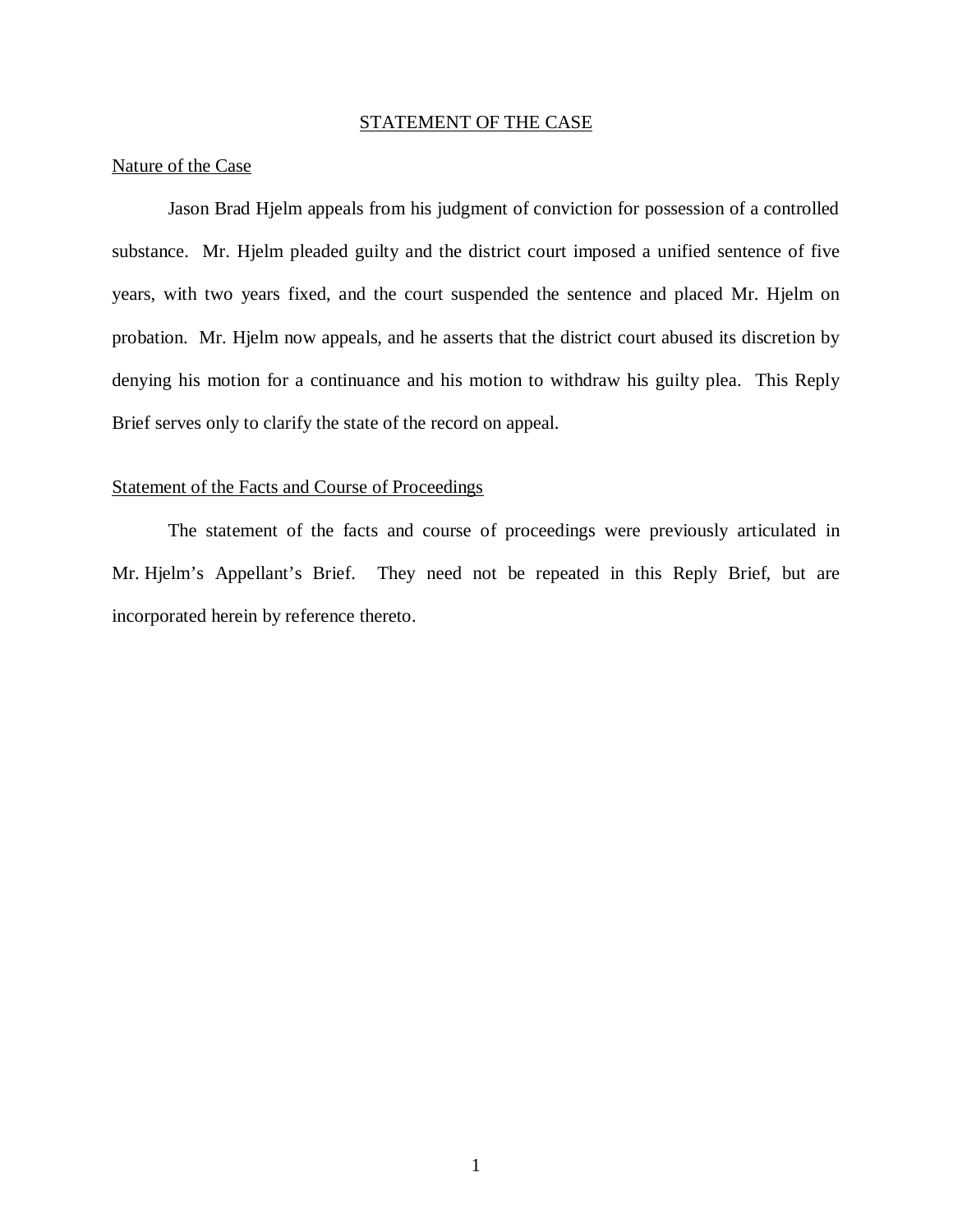# **ISSUES**

- I. Did the district court abuse its discretion by denying Mr. Hjelm's motion to continue the hearing on his motion to withdraw his guilty plea?
- II. Did the district court abuse its discretion by denying Mr. Hjelm's motion to withdraw his guilty plea?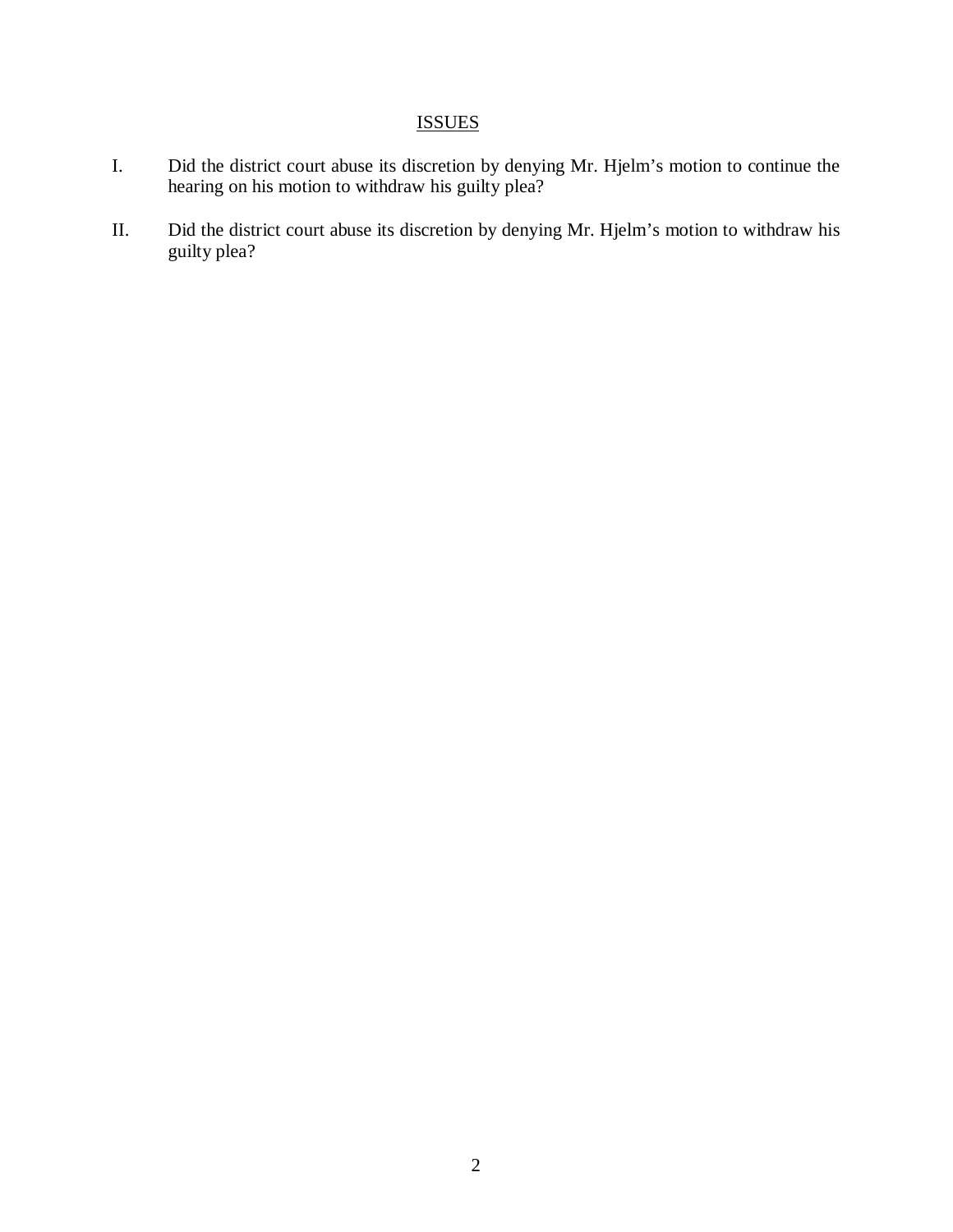## ARGUMENT

#### I.

#### The District Court Abused Its Discretion By Denying Mr. Hjelm's Motion For A Continuance

In response to the Mr. Hjelm's argument that the district court abused its discretion by denying his motion for a continuance, the State asserts that the record does not show that Mr. Hjelm questioned the officer about his credibility or any dispatch logs at the suppression hearing. (Respondent's Brief, p.10.) The State then notes that, "review of the record on this point is limited to the record Hjelm has supplied on appeal, which includes minutes of the suppression hearing, but not a transcript of it." (Respondent's Brief, p.10 n.3.) The State then notes that it is Mr. Helm's responsibility to provide a sufficient record on appeal. (Respondent's Brief, p.10 n.3.)

While the State is correct that it is Mr. Hjelm's responsibility, as the appellant, to provide the record on appeal, the State is incorrect that the transcript of the suppression hearing is not in the record. The suppression hearing is pages 27 through 108 of the appellate transcript. (*See generally*, Tr.) While counsel for Mr. Hjelm asked the officer if he was contacted by any law enforcement agency prior to stopping the vehicle, and he responded, "no," the State is correct that counsel did not ask about any dispatch logs or otherwise try to impeach the officer's credibility. (*See* Tr., p.49, Ls.22-25.) But, as Mr. Hjelm acknowledged in the Appellant's Brief, Mr. Hjelm agrees with the district court that whether the arresting officer had an ulterior motive for conducting the stop is irrelevant, for the purposes of suppression, where the officer does have reasonable, articulable suspicion. (Appellant's Brief, p.7.) Thus, Mr. Hjelm submits that the events of the suppression hearing are ultimately irrelevant to the issues raised on appeal, as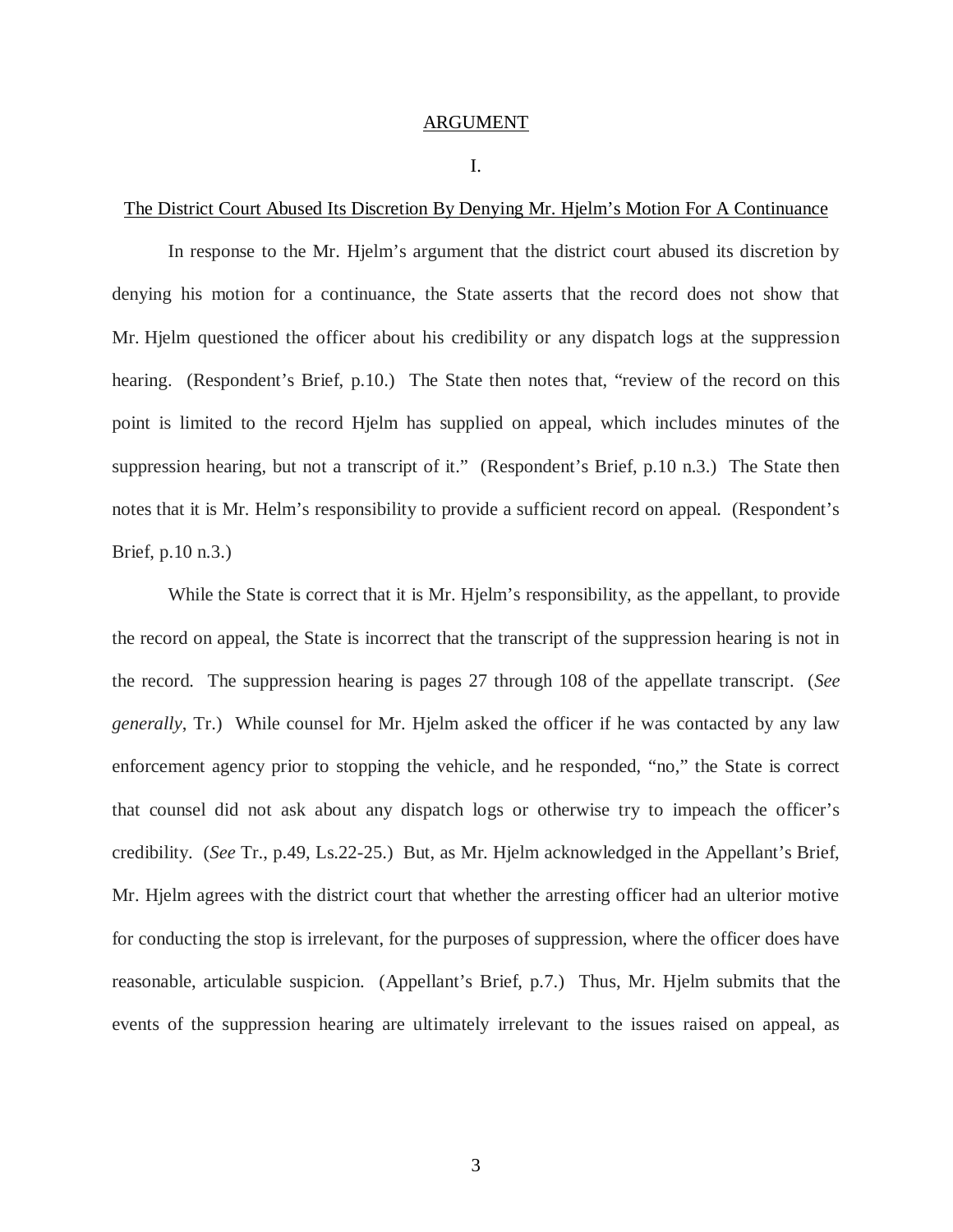Mr. Hjelm was seeking information to discredit the officer's credibility generally, not seeking information that would result in suppression of the evidence.

# **CONCLUSION**

Mr. Hjelm requests that the order denying his motion to withdraw his guilty plea be reversed and his case remanded for further proceedings. Alternatively, he requests that the order denying his motion for a continuance be reversed and his case remanded for further proceedings.

DATED this 30<sup>th</sup> day of January, 2018.

 $\frac{1}{s}$  /s/ $\frac{1}{s}$ 

JUSTIN M. CURTIS Deputy State Appellate Public Defender